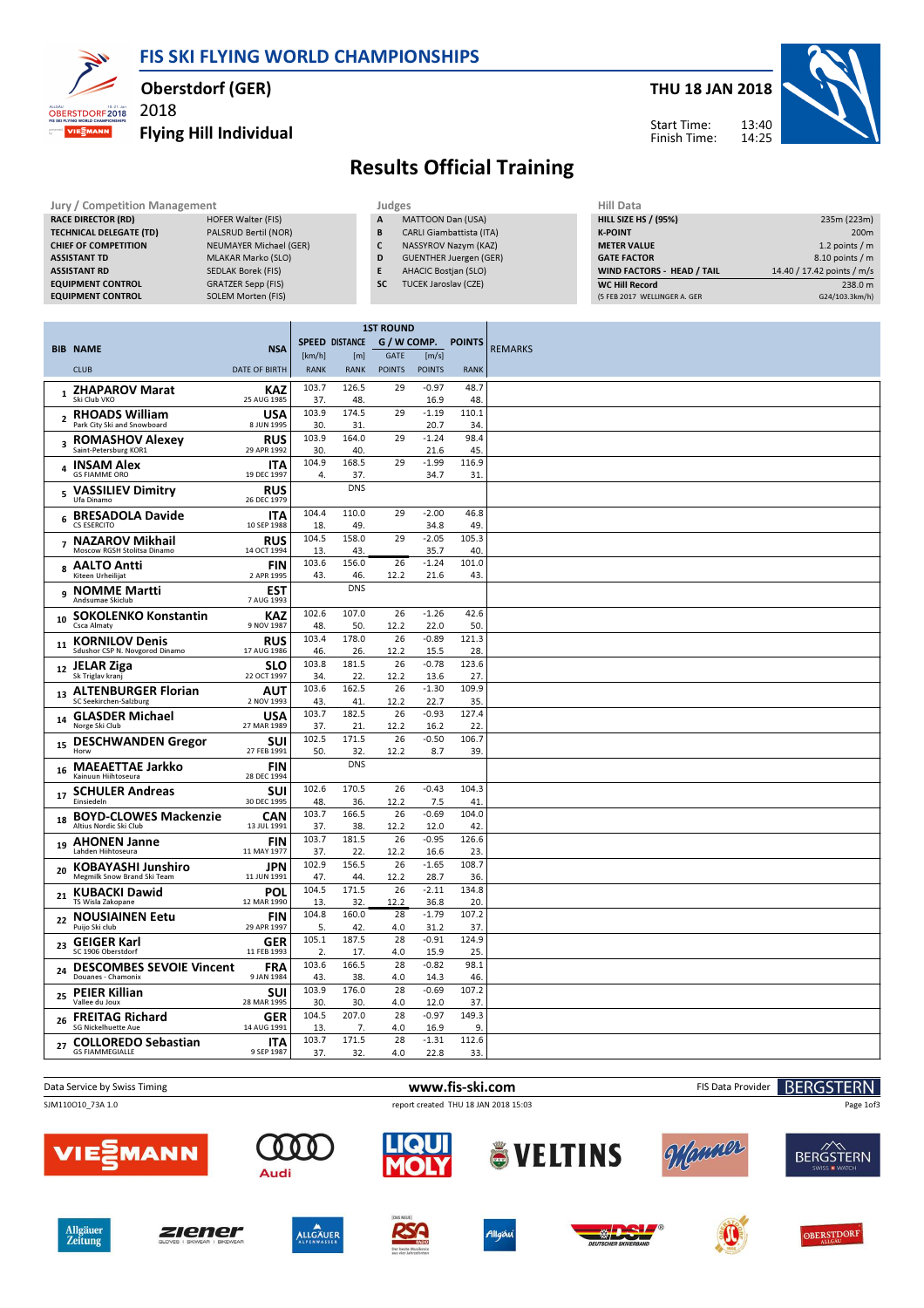FIS SKI FLYING WORLD CHAMPIONSHIPS



Oberstdorf (GER)

Flying Hill Individual

2018

THU 18 JAN 2018



Start Time: Finish Time:

# Results Official Training

|    |                                                        |                           | <b>1ST ROUND</b> |                |               |                 |               |                |
|----|--------------------------------------------------------|---------------------------|------------------|----------------|---------------|-----------------|---------------|----------------|
|    | <b>BIB NAME</b>                                        | <b>NSA</b>                |                  | SPEED DISTANCE | G / W COMP.   |                 | <b>POINTS</b> | <b>REMARKS</b> |
|    |                                                        |                           | [km/h]           | [m]            | GATE          | [m/s]           |               |                |
|    | <b>CLUB</b>                                            | <b>DATE OF BIRTH</b>      | <b>RANK</b>      | <b>RANK</b>    | <b>POINTS</b> | <b>POINTS</b>   | <b>RANK</b>   |                |
| 28 | <b>FORFANG Johann Andre</b><br><b>Tromsoe Skiklubb</b> | <b>NOR</b><br>4 JUL 1995  | 104.3<br>21.     | 203.5<br>10.   | 28<br>4.0     | $-1.34$<br>23.3 | 151.5<br>8.   |                |
|    | 29 DAMJAN Jernej                                       | <b>SLO</b>                | 103.9            | 203.5          | 28            | $-1.46$         | 153.6         |                |
|    | SSK Sam Ihan                                           | 28 MAY 1983               | 30.              | 10.            | 4.0           | 25.4            | 7.<br>137.7   |                |
| 30 | <b>KOBAYASHI Ryoyu</b><br>Tsuchiya Home Ski Team       | <b>JPN</b><br>8 NOV 1996  | 104.4<br>18.     | 193.0<br>13.   | 28<br>4.0     | $-1.27$<br>22.1 | 15            |                |
| 31 | <b>GRANERUD Halvor Egner</b><br>Asker Skiklubb         | <b>NOR</b><br>29 MAY 1996 | 104.6<br>8.      | 184.5<br>19.   | 28<br>4.0     | $-1.71$<br>29.8 | 135.2<br>18.  |                |
|    | 32 BICKNER Kevin<br>Norge Ski Club                     | <b>USA</b><br>23 SEP 1996 | 104.0<br>28.     | 156.5<br>44.   | 28<br>4.0     | $-1.59$<br>27.7 | 99.5<br>44.   |                |
| 33 | <b>KOT Maciej</b><br>AZS Zakopane                      | POL<br>9 JUN 1991         | 104.5<br>13.     | 177.5<br>27.   | 28<br>4.0     | $-1.29$<br>22.5 | 119.5<br>29   |                |
| 34 | <b>STOCH Kamil</b><br>KS Eve-nement Zakopane           | POL<br>25 MAY 1987        | 104.2<br>24.     | 214.5<br>3.    | 28<br>4.0     | $-1.48$<br>25.8 | 167.2<br>2.   |                |
|    | <b>LEYHE Stephan</b>                                   | <b>GER</b>                | 104.6            | 190.0          | 28            | $-1.71$         | 141.8         |                |
| 35 | SC Willingen                                           | 5 JAN 1992                | 8.               | 15.            | 4.0           | 29.8            | 13.           |                |
| 36 | <b>POPPINGER Manuel</b><br>SV Innsbruck-Bergisel-Tirol | <b>AUT</b><br>19 MAY 1989 | 103.8<br>34.     | 177.0<br>28.   | 28<br>4.0     | $-1.60$<br>27.9 | 124.3<br>26   |                |
| 37 | <b>BARTOL Tilen</b><br>SSK Sam Ihan                    | <b>SLO</b><br>17 APR 1997 | 104.4<br>18.     | 195.0<br>12.   | 28<br>4.0     | $-1.48$<br>25.8 | 143.8<br>12   |                |
|    | 38 ZYLA Piotr<br>WSS Wisla                             | POL<br>16 JAN 1987        | 103.8<br>34.     | 192.0<br>14.   | 28<br>4.0     | $-1.33$<br>23.2 | 137.6<br>16.  |                |
| 39 | <b>FANNEMEL Anders</b><br>Hornindal II                 | <b>NOR</b><br>13 MAY 1991 | 104.3<br>21.     | 183.5<br>20.   | 28<br>4.0     | $-1.80$<br>31.4 | 135.6<br>17.  |                |
| 40 | <b>WELLINGER Andreas</b><br><b>Sc Ruhpolding</b>       | <b>GER</b><br>28 AUG 1995 | 104.8<br>5.      | 176.5<br>29.   | 28<br>4.0     | $-2.14$<br>37.3 | 133.1<br>21   |                |
| 41 | <b>HULA Stefan</b><br>KS Eve-nement Zakopane           | <b>POL</b><br>29 SEP 1986 | 104.6<br>8.      | 179.0<br>25.   | 28<br>4.0     | $-2.32$<br>40.4 | 139.2<br>14   |                |
| 42 | <b>KOZISEK Cestmir</b><br>LSK Lomnice nad Popelkou     | <b>CZE</b><br>9 NOV 1991  | 103.7<br>37.     | 156.0<br>46.   | 28<br>4.0     | $-1.20$<br>20.9 | 92.1<br>47.   |                |
| 43 | <b>HAYBOECK Michael</b>                                | <b>AUT</b>                | 104.0            | 185.5          | 28            | $-1.14$         | 126.5         |                |
|    | UVB Hinzenbach-Oberoesterreich                         | 5 MAR 1991                | 28.              | 18.            | 4.0           | 19.9            | 24            |                |
| 44 | <b>PREVC Domen</b><br>Sk Triglav kranj                 | SLO<br>4 JUN 1999         | 104.6<br>8.      | 171.5<br>32.   | 28<br>4.0     | $-1.34$<br>23.3 | 113.1<br>32   |                |
| 45 | <b>EISENBICHLER Markus</b><br><b>TSV Siegsdorf</b>     | <b>GER</b><br>3 APR 1991  | 104.5<br>13.     | 215.0<br>2.    | 28<br>4.0     | $-0.71$<br>12.4 | 154.4<br>6.   |                |
| 46 | <b>KRAFT Stefan</b><br>SV Schwarzach-Salzburg          | <b>AUT</b><br>13 MAY 1993 | 104.2<br>24.     | 204.5<br>9.    | 28<br>4.0     | $-0.97$<br>16.9 | 146.3<br>11   |                |
|    | 47 SEMENIC Anze<br><b>NSK TRZIC FMG</b>                | SLO<br>1 AUG 1993         | 104.6            | 211.5          | 28            | $-1.46$         | 163.2         |                |
|    | <b>AIGNER Clemens</b>                                  | AUT                       | 8.<br>104.2      | 4.<br>179.5    | 4.0<br>28     | 25.4<br>$-1.11$ | 3.<br>118.7   |                |
| 48 | SV Innsbruck-Bergisel-Tirol                            | 2 FEB 1993                | 24.              | 24.            | 4.0           | 19.3            | 30            |                |
| 49 | <b>PREVC Peter</b><br>SK Triglav Kranj                 | <b>SLO</b><br>20 SEP 1992 | 104.3<br>21.     | 188.0<br>16.   | 28<br>4.0     | $-1.45$<br>25.3 | 134.9<br>19   |                |
| 50 | KASAI Noriaki<br>Tsuchiya Home Ski Team                | <b>JPN</b><br>6 JUN 1972  |                  | <b>DNS</b>     |               |                 |               |                |
| 51 | <b>JOHANSSON Robert</b><br>Soere Aal IL                | <b>NOR</b><br>23 MAR 1990 | 105.1<br>2.      | 211.5<br>4.    | 28<br>4.0     | $-1.00$<br>17.4 | 155.2<br>5.   |                |
| 52 | <b>AMMANN Simon</b>                                    | SUI                       | 104.1            | 208.5          | 28            | $-0.79$         | 148.0         |                |
|    | <b>SSC Toggenburg</b>                                  | 25 JUN 1981               | 27.              | 6.             | 4.0           | 13.8            | 10.           |                |
| 53 | <b>TANDE Daniel Andre</b><br>Kongsberg If              | <b>NOR</b><br>24 JAN 1994 | 104.8<br>5.      | 223.5<br>-1.   | 28<br>4.0     | $-0.97$<br>16.9 | 169.1<br>1    |                |
|    | 54 STJERNEN Andreas                                    | <b>NOR</b>                | 105.4            | 206.5          | 28            | $-1.59$         | 159.5         |                |
|    | Sprova IL                                              | 30 JUL 1988               | 1.               | 8.             | 4.0           | 27.7            | 4.            |                |